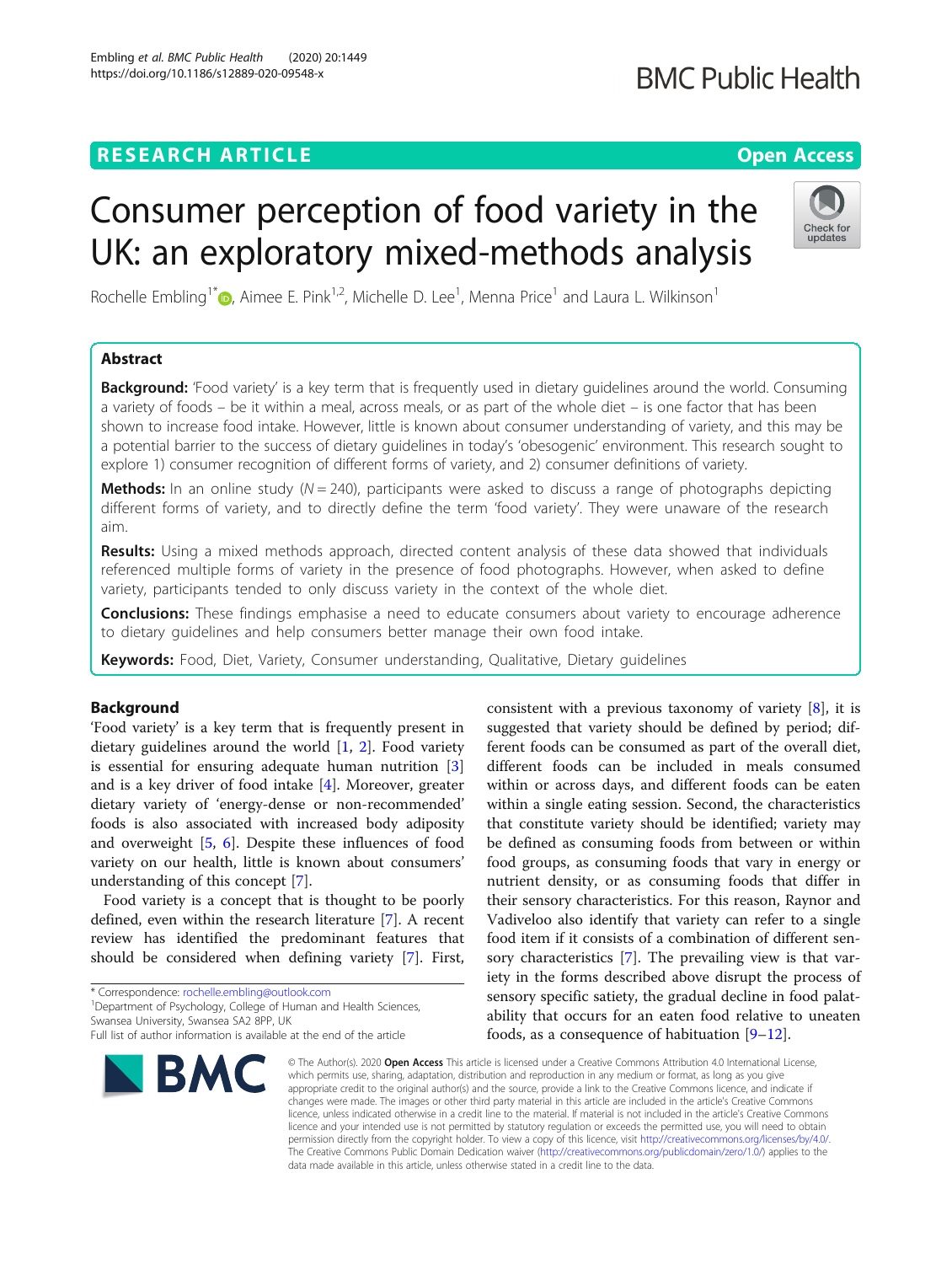Given the lack of clarity around the term food variety in the research literature, we suggest that the clarity of the consumer understanding of this term is considered, especially when it is prominent in global dietary guidelines [[1,](#page-7-0) [2\]](#page-7-0). Indeed, research suggests that consumers are uncertain of specialised terms present in advice relating to food choice, weight, and serving size recommendations, including 'variety or balance' [\[13](#page-8-0)]. For example, in one study, individuals often mentioned phrases present in dietary guidelines when asked to discuss health campaigns (e.g. '5-a-day'), but they were uncertain about how to follow advice in their own diet [\[14\]](#page-8-0). Moreover, prior research suggests that the consumer perception of variety differs to conceptualisations of variety in the literature. For example, studies have reported poor associations between the presence of components used to quantify variety within a meal – such as food groups, colours, and shapes - and participants' subjective ratings of variety [\[15,](#page-8-0) [16\]](#page-8-0). This is despite evidence that individuals seem to have few difficulties identifying individual components of variety. For instance, participants were able to correctly categorise mixed dishes into food groups in one study [\[17\]](#page-8-0), and participants referred to variety as a reason for consuming more chocolate when it consisted of multiple colours [[18](#page-8-0)]. Individuals have even been shown to 'anticipate' the variety effect when selecting the courses of a hypothetical meal designed to constitute variety [\[19](#page-8-0)].

It is unclear why this mismatch between findings exists, therefore in this mixed methods study we aimed to gain a deeper nuanced understanding of consumer perception of food variety. We gathered text responses via an online questionnaire to determine 1) whether consumers were able to recognise different forms of variety, and 2) how consumers explicitly defined food variety.

## Method

## Participants

Participants ( $N = 240$ ) were recruited online via Swansea University's participant subject pool, social media, survey sharing platforms (e.g. 'Survey Circle'), and the online participant database 'Prolific' [\[20](#page-8-0)]. Following guidelines by Tran, Porcher, Falissard, and Ravaud [[21](#page-8-0)], it was estimated that 150 responses to the online survey were required to reach data saturation, and data collection was stopped after 357 responses had been recorded, to account for unusable data (e.g. where participants did not complete open-ended questions about variety and where duplicate responses were identified for the same participant). Participants were included if they lived in the UK, had self-assessed normal/corrected-to-normal vision, and were 18 years old or older. They were excluded if they had studied eating behaviour as part of a final year Undergraduate or Masters course module. They were also excluded if they had a current or historical diagnosis of eating disorders. See Supplemental Fig. [1](#page-7-0) for a participant flowchart. Participants were compensated for their time with a payment of £2.50 via Prolific (in line with their guidelines on ethical payment of participants) or course credit on the local subject pool. No other compensation was given. Written informed consent was obtained from all participants. The study was approved by the Department of Psychology Research Ethics Committee, and data collection and analysis methods were preregistered with the Open Science Framework (OSF [\[22](#page-8-0)]; ). This research is reported in line with the Standards for Reporting Qualitative Research (SRQR) guidelines [\[23](#page-8-0)]; see the supplementary materials ('Additional file [1](#page-7-0)') for a checklist.

## Stimuli

Participants were presented with photographs to encourage the 'spontaneous' recognition of each form of variety that was identified in the literature (see Table [1](#page-2-0) for details of photographs used). Where relevant, information that would allow participants to identify a specific outlet used was removed from images (e.g. supermarket logos, store signs). All foods and products shown in photographs were chosen on the basis that they would be familiar to UK consumers. Where relevant, foods were photographed on a white dinner plate against a white background from a top-down view using a highresolution digital camera, and similar portions of foods were presented in each series of images. All photographs were edited using Microsoft Photos for Windows 10 and PhotoScape v3.7. All photographs were approximately  $210 \times 297$  mm and displayed in colour.

### Procedure

Participants were directed to complete the study on Qualtrics. Participants were informed that the aim of the research was to "understand the factors that influence food choices in the supermarket". They were presented with an information sheet and completed a consent form. Participants were then presented with each series of photographs in turn. They were asked to describe and compare the photographs in each series, and to justify their food preferences and expectations about their liking and the expected fullness of foods. After all food photographs had been displayed, participants were asked to directly define 'food variety'. After completing the main portion of the study, participants provided demographic information including their age, gender, ethnicity, and occupation. Following Gatzemeier, Price, Wilkinson, and Lee  $[24]$ , to characterise the sample, participants also completed the three-factor eating questionnaire-R18 (TFEQ-R18) as a measure of general eating habits [[25](#page-8-0)]. Height and weight were selfreported. At the end of the study, participants were asked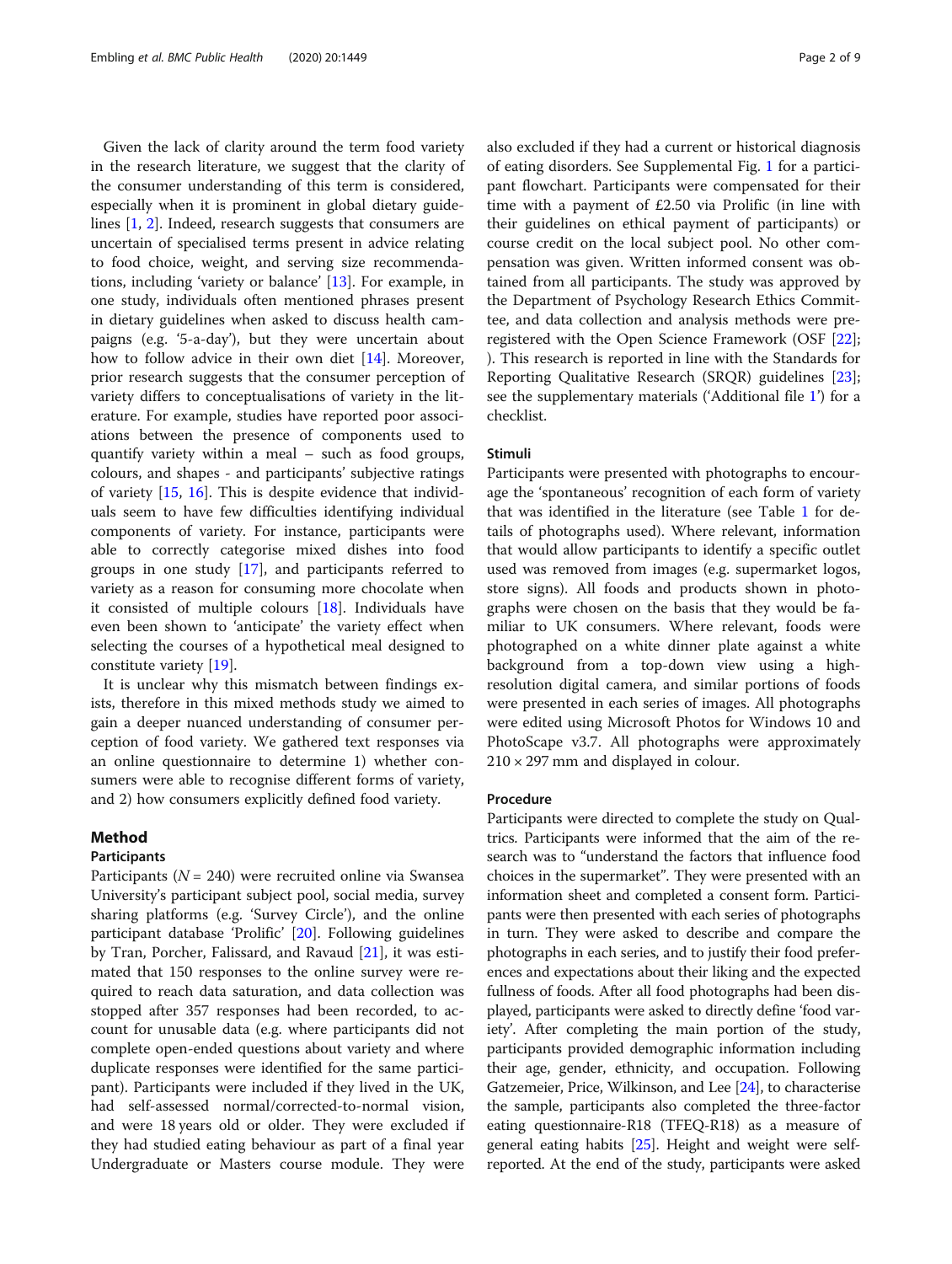|                | Series <sup>a</sup> Photographs presented                                                                                                                                                                                                                                                                                          | Topic <sup>b</sup>                                                                                                             | <b>Survey questions</b>                                                            |  |
|----------------|------------------------------------------------------------------------------------------------------------------------------------------------------------------------------------------------------------------------------------------------------------------------------------------------------------------------------------|--------------------------------------------------------------------------------------------------------------------------------|------------------------------------------------------------------------------------|--|
|                | Supermarket Aisles displaying snack foods                                                                                                                                                                                                                                                                                          | Recognition of the availability of different brands and<br>varieties for a food item.                                          | How would you describe the<br>setting in each of these<br>images?                  |  |
|                |                                                                                                                                                                                                                                                                                                                                    |                                                                                                                                | What comparisons can you<br>make between these images?                             |  |
| 2              | Main meals (chicken chow mein, paella)<br>Desserts (lemon tart, vanilla cheesecake)                                                                                                                                                                                                                                                | Recognition of across-meal variety (when having<br>meals in a single day), and recognition of within-                          | Please select the two meals<br>that you would prefer.                              |  |
|                |                                                                                                                                                                                                                                                                                                                                    | meal variety (when having a first and second course)                                                                           | Please explain why you have<br>chosen these two meals.                             |  |
| 3              | Main meals with a varied proportion of the same<br>two foods (fries and salad)                                                                                                                                                                                                                                                     | Recognition of within-meal variety (when having a<br>combination of different foods within a single<br>course)                 | What comparisons can you<br>make between the images?                               |  |
| $\overline{4}$ | A 'low variety' savoury food (margherita pizza)                                                                                                                                                                                                                                                                                    | Recognition of within-meal variety (when having a<br>combination of different sensory components within<br>a single food item) | Which of the meals/foods<br>would you prefer? Why?                                 |  |
|                | A 'high variety' savoury food (Mediterranean<br>vegetable pizza)                                                                                                                                                                                                                                                                   |                                                                                                                                | Which of the meals/foods                                                           |  |
| 5              | A 'low variety' sweet food (vanilla cheesecake)                                                                                                                                                                                                                                                                                    | Recognition of within-meal variety (when having a                                                                              | would you expect to be more<br>filling? Why?                                       |  |
|                | A 'high variety' sweet food (chocolate, toffee &<br>honeycomb cheesecake)                                                                                                                                                                                                                                                          | combination of different sensory components within<br>a single food item)                                                      | Which of the meals/foods<br>displayed above would you<br>expect to like more? Why? |  |
| 6              | Single product consisting of assorted chocolates<br>presented with two labels <sup>c</sup> ; a 'low variety'<br>description on packaging ('Chocolates'), and a 'high<br>variety' description on packaging ('Caramel chocolate<br>buttons and milk chocolates with soft toffee, soft<br>caramel, crisp biscuit and cereal centers') | Recognition of variety within a single food item from<br>an ingredient-focussed product description                            | Which label makes the food<br>sound most appealing to<br>you? Why?                 |  |
|                |                                                                                                                                                                                                                                                                                                                                    |                                                                                                                                | Which label makes the food<br>sound more filling to you?<br>Why?                   |  |
|                |                                                                                                                                                                                                                                                                                                                                    |                                                                                                                                | Which label is most likely to<br>draw your attention to the<br>product? Why?       |  |

<span id="page-2-0"></span>Table 1 Summary of topics to be explored using each series of photographs

<sup>a</sup> Photographs were presented to participants in distinct series, i.e. participants would discuss the images in series 1 before moving on to discuss the images in series 2

<sup>b</sup> Though photographs were chosen with a specific subcategory of variety in mind, it was expected that participants would naturally include other categories of variety that were related to the image shown in responses

<sup>c</sup> The same product was shown in both photographs

to "please tell us what you think the aim of this experiment to be" and provided with an opportunity to answer in an open-text field to evaluate potential demand awareness, before they were presented with a debrief form. The study was completed in approximately 30 min.

#### Data analyses

#### Qualitative coding and analysis

In order to capture whether participants' recognition of variety aligned with existing ideas about the topic from the research literature, we used directed content analysis to code qualitative data [[26\]](#page-8-0). This allowed us to consider the consumer perspective on variety through the lens of the research literature, whilst still retaining some flexibility in our approach to code relevant data into new categories outside of a pre-existing framework (in this case, the categories of variety identified in past research). A formative categorization matrix was created and agreed upon by the first and last author before data analysis began. Generic categories were deduced based on

the different forms of food variety that were identified in the extant literature. A theoretical definition of each form of variety was developed and a set of coding rules was specified to guide the analysis and improve objectivity when coding. Following Raynor and Vadiveloo [\[7](#page-7-0)], we focused here on distinguishing categories of variety by period. As such, we identified six distinct subcategories of variety. In the context of the whole diet, we distinguished the availability of different varieties and brands for a single food item [[27\]](#page-8-0) and the consumption of different foods across or within food groups [\[5](#page-7-0)] as subcategories of variety. In the context of having variety across meals, we distinguished the consumption of different foods as part of a single eating session (i.e. breakfast, lunch, dinner, or snacks) or multiple eating sessions as a subcategory of variety [\[28\]](#page-8-0). In the context of a single eating session, we distinguished the presence of different foods across the successive courses of a meal [\[4,](#page-7-0) [29](#page-8-0)], different food components as part of a single course [\[30](#page-8-0)], and a combination of different sensory characteristics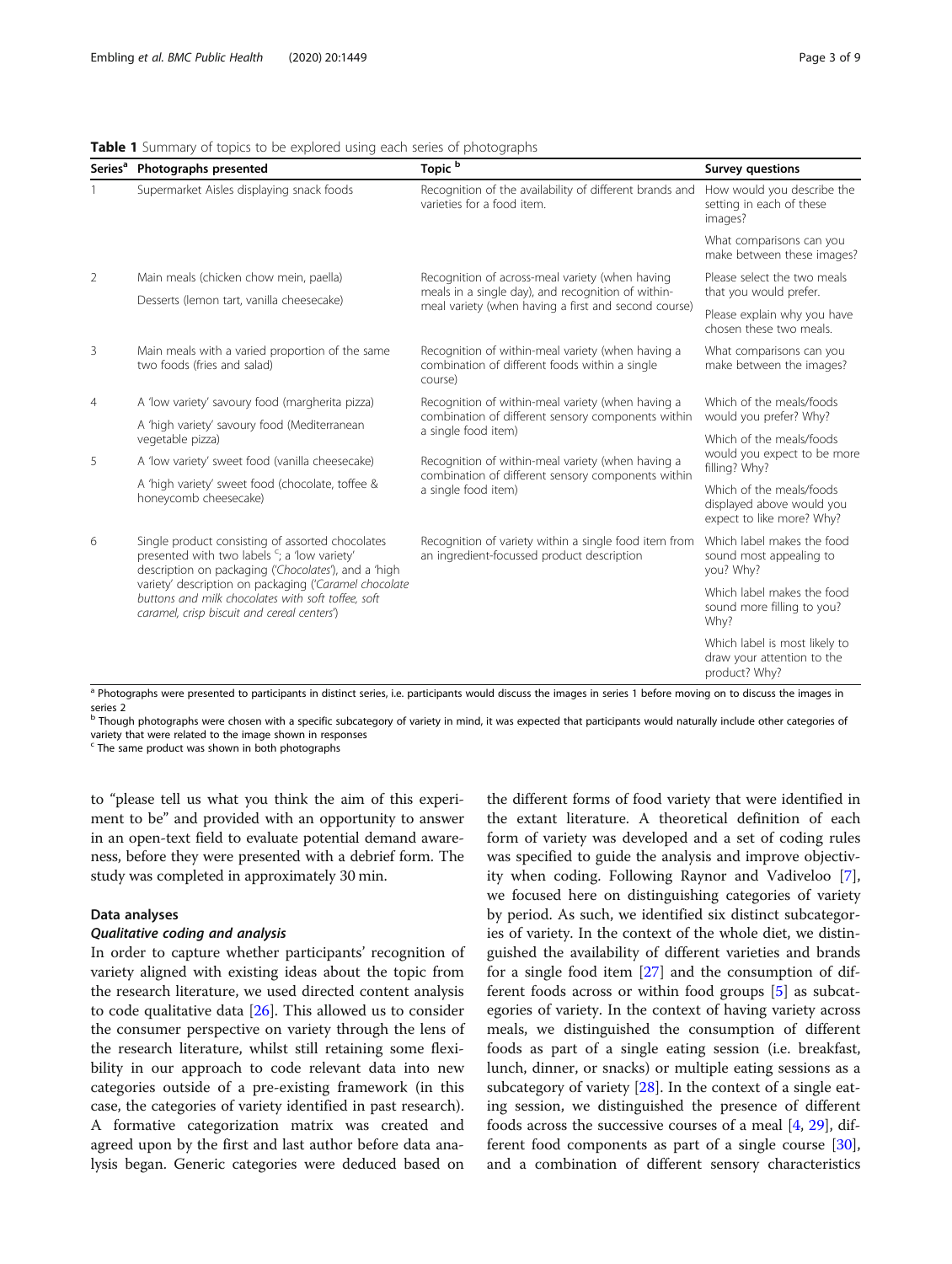within a single food item [[18,](#page-8-0) [29\]](#page-8-0) as subcategories of variety. See the supplementary materials ('Additional file [1](#page-7-0)') for full definitions and coding rules for each category included in the formative categorization matrix.

In line with this approach, responses to each question were thoroughly read, and all statements from participants that were relevant to the subject matter were selected and given preliminary codes. Codes were then grouped according to their meanings, similarities and differences, and sub-categorised. Broader themes were identified using an inductive approach. All data was anonymised from the outset.

#### Quantitative analysis of frequency of codes

The number of participants that recognised each form of variety within broader themes was recorded to allow for a quantitative description of the occurrence of themes. To enhance trustworthiness, an independent researcher coded a random sample of statements using the formative categorisation matrix (they assigned predefined categories of variety to approximately 10% of all statements recorded). Following McAlister et al. [\[31](#page-8-0)], inter-rater reliability was calculated as the number of agreed codes divided by the total number of codes assigned to statements and converted to a percentage. Disagreements based on interpretations of predefined categories were discussed at intervals and coders reassessed statements independently. Agreement was found in 81% of cases. Where changes to the codebook had been decided as a result of discussions, coding for all data was adjusted where necessary, for both qualitative and quantitative analyses.

### Pilot study

Before collecting data for the main study, a pilot study  $(N = 22)$  was conducted to test the feasibility of this qualitative approach (see materials on the OSF for a description of data collection and analysis methods, and results of the pilot study  $[32]$  $[32]$  $[32]$ ;).

A series of six semi-structured focus groups, consisting of 2–5 participants, were conducted at Swansea University between November 2018 and February 2019. Following the same procedure as the main study, participants were unaware that the topic of discussion was 'food variety', food photographs were used as prompts to encourage the 'spontaneous' recognition of each form of variety that was identified in the literature, and participants were asked to directly define 'food variety'. Using directed content analysis and the framework described above, results showed that participants' discussion of the topic was consistent with categories recognised in the research literature when presented with food photographs. These preliminary results support the use of the formative categorisation matrix that we developed, as well as the stimuli and questions that we selected; statements referring to variety were captured by predefined categories, and no additional categories were identified. As such, we moved forward with this approach in the main study, and recruited a significantly larger sample.

## Results

#### Participant characteristics

Participants included 138 females and 102 males; for 1 participant, their identified gender was not assigned at birth. Gender was unknown for 2 participants. See the supplementary materials ('Additional file [1](#page-7-0)') for details of location, ethnicity, and occupation. Mean scores on subscales of the TFEQ-R18 were comparable to the literature, falling just below the midpoint of each subscale [[24,](#page-8-0) [33](#page-8-0)]. Most participants seemed to be unaware of the study aims; when reporting their beliefs about the aim of the study, five participants made a general reference to food variety, and one participant referred to an interest in defining variety. See Table 2.

## Main results

Directed content analysis showed that participants referred to six predefined categories of variety identified in the literature when presented with food photographs; dietary variety, brand variety, across-meal variety, variety between courses, variety within a single course, and variety within a single food. We also identified four broader themes relating to the context in which variety was recognised using an inductive approach; participants spontaneously referenced variety in food photographs, participants justified their food choices with reference to variety, participants justified their food expectations with reference to variety, and participants defined variety in accordance with our predefined categories. Consistent with the SRQR guidelines [[23\]](#page-8-0), these themes are discussed with reference to quotes from participants (participant IDs are given in brackets), and frequencies of themes. For an example of the data coding process, see Table [3.](#page-4-0)

#### **Table 2** Sample characteristics ( $N = 240$ )

| <b>Demographics</b>              | Range         | M (SD)      |
|----------------------------------|---------------|-------------|
| Age (years)                      | $18 - 82$     | 28.5 (12.2) |
| BMI (kg/m <sup>2</sup> )         | $16.3 - 40.7$ | 24.4 (4.8)  |
| Restraint <sup>a</sup>           | $0.0 - 88.9$  | 39.8 (20.4) |
| Uncontrolled eating <sup>a</sup> | $3.7 - 100.0$ | 45.9 (18.8) |
| Emotional eating <sup>a</sup>    | $0.0 - 100.0$ | 44.4 (26.9) |

<sup>a</sup> Subscale score of the TFEQ; calculated by summing coded items for the respective subscale and transforming raw scores to a 0–100 scale (((raw score − lowest possible raw score)/possible raw score range) × 100)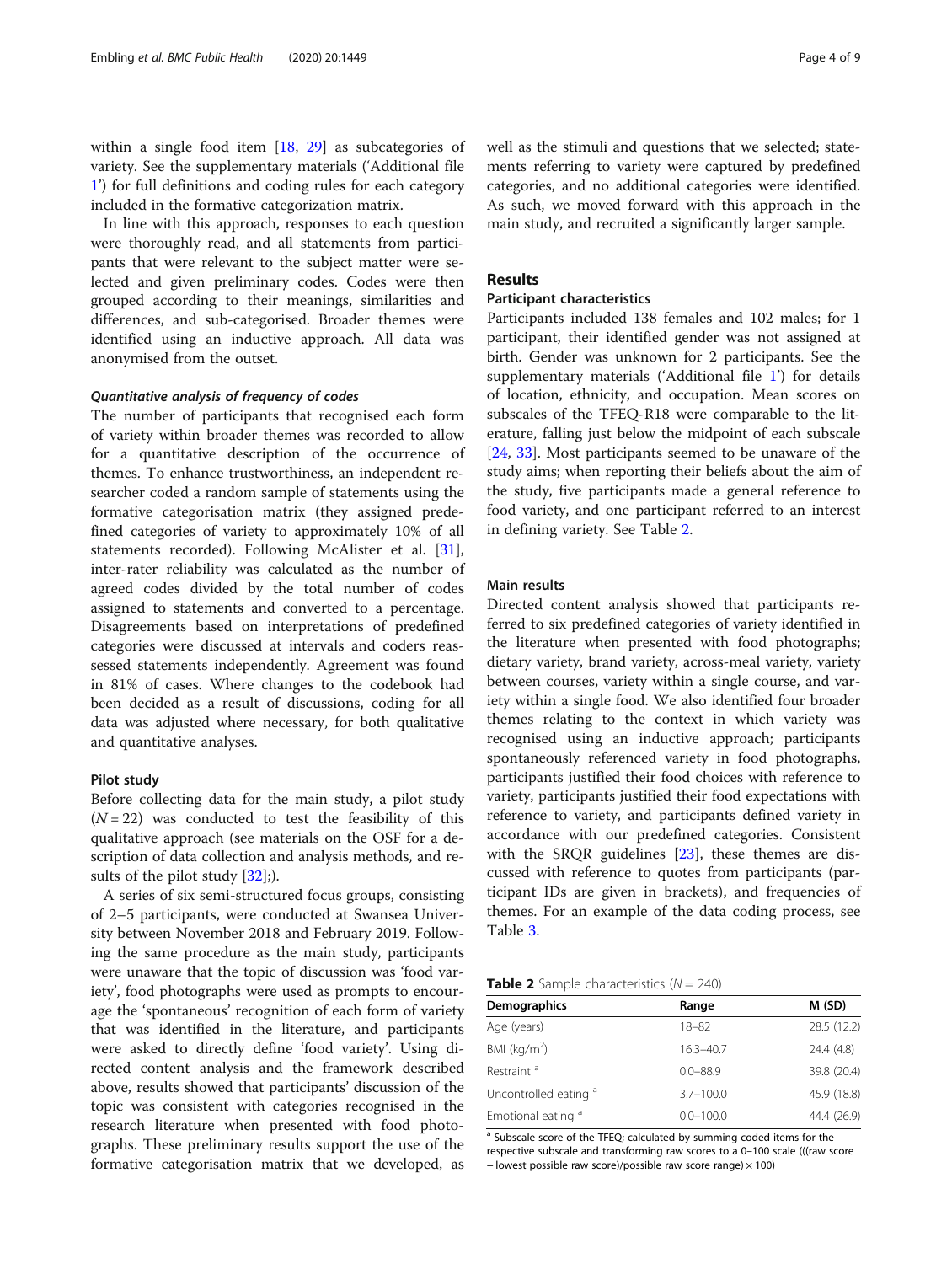#### <span id="page-4-0"></span>Table 3 Example of coding for themes using a categorization matrix in the main study

| Meaning unit                                                                                                                                                                                                                                                                                                                                               | Summarized meaning unit                                                                       | Codes                                                | Predefined<br>category of<br>variety | <b>Theme</b>                                                 |
|------------------------------------------------------------------------------------------------------------------------------------------------------------------------------------------------------------------------------------------------------------------------------------------------------------------------------------------------------------|-----------------------------------------------------------------------------------------------|------------------------------------------------------|--------------------------------------|--------------------------------------------------------------|
| "162 and 215 contains chocolate, although 162 contains a<br>wide variety, while 215 contains mainly one brand." (P9)                                                                                                                                                                                                                                       | Variety of brands available                                                                   | Differences in<br>brand/product<br>availability      | Brand variety                        | Spontaneously<br>referring to variety                        |
| "I'd prefer to eat savoury food first and then sweet food.<br>The savoury meal I chose looked the most appealing and<br>the sweet food I [chose] looked the best." (P37)                                                                                                                                                                                   | Preference for having savoury<br>then sweet across meals                                      | Preference for<br>variety across<br>meals            | Across-meal<br>variety               | Justifying food<br>choices with<br>reference to variety      |
| "435 it has a lot more going on lots of colors and textures<br>which seems like it would be more filling" (P100)                                                                                                                                                                                                                                           | Food more filling with more<br>textures/colours                                               | Variety in a food<br>influences<br>expected fullness | Variety<br>within a<br>tood          | Justifying food<br>expectations with<br>reference to variety |
| "I would define 'food variety' as a mixture of food groups;<br>so having a balanced amount of each individual food<br>[group] (e.g. carbohydrates, fats, dairy and vegetables etc.)<br>but also different types of food within each food group; for<br>example, take carbohydrates, not just eating bread but also<br>pasta, rice and potatoes etc." (P47) | 'Food variety' is having a<br>balanced diet of foods<br>belonging to different food<br>groups | Defining variety<br>across the diet                  | Dietary<br>variety                   | Defining variety                                             |

#### Theme 1 – spontaneously referring to variety

90% of participants referred to the presence of different ingredients and sensory characteristics within foods such as different toppings, layers, flavours, colours, and textures - and emphasising these features on a product label seemingly increased the appeal of a product. References also often related to the presence of brand variety in supermarket aisles, as 68% of participants drew attention to branding and marketing features that differed between products. For instance, participants highlighted the different products and varieties of a product (relating to flavour) available within brands, and commented on differences in the organisation and packaging of products relating to price, colour, shape and portion size between brands.

P72: Image 435 is more colourful and appetising to look at. There's variety and flavour on that pizza, in comparison to image 127 that just appears bland and unappetising.

P58: First of all two pictures are sweet snacks, chocolates. They have all the good brands together and stock different flavours of the same brands just as the savoury, crisps shelves. However, on photo 081 compared to 295, there is not much colour for the crisps and more colour can be seen in the chocolate shelves.

In contrast, relatively fewer references were made to other categories of variety. Relating to dietary variety, 16% of individuals referred to broader differences between food items (e.g. 'savoury versus sweet' or 'crunchy versus chewy'), the nutritional value of foods (e.g. high in sugar, salt and fat), or generally categorised items into a single group (e.g. 'junk food'). Relating to variety within a single eating session, 8% of participants commented on the number of different colours, textures, foods, nutrients and ingredients included within a single course, whilst just 0.5% of participants mentioned variety across multiple courses.

P115: All items come out of the ground, vary in colour and texture, depending on how the chips are cooked picture 621 may not be as healthy to eat as 991.

P183: 819, 420 and 337 are healthier but they also only give an impression of healthiness because they are not nutritionally balanced. […] Something else would need to be added to make the meal satisfying (ie you won't feel hungry again very shortly afterwards) and also more nutritionally sound. It is also not very appealing to the eye as it is all the one colour, and therefore does not particularly whet the appetite.

## Theme 2 – justifying food choices with reference to variety

When asked to justify their preferences for meals and foods displayed in images, the majority of participants referred to variety within meals. When choosing multiple courses, 54% of participants justified their choice with reference to variety; they often wanted and expected to have 'a savoury followed by sweet course', a main and dessert course, different flavours across courses, or simply different foods between courses. 74% of participants also preferred variety within a single course. In relation to variety within foods, 78% referred to variety when justifying their preference for one food or another; whilst some participants preferred a combination of different sensory characteristics and components within a food, others preferred to eat 'plain' or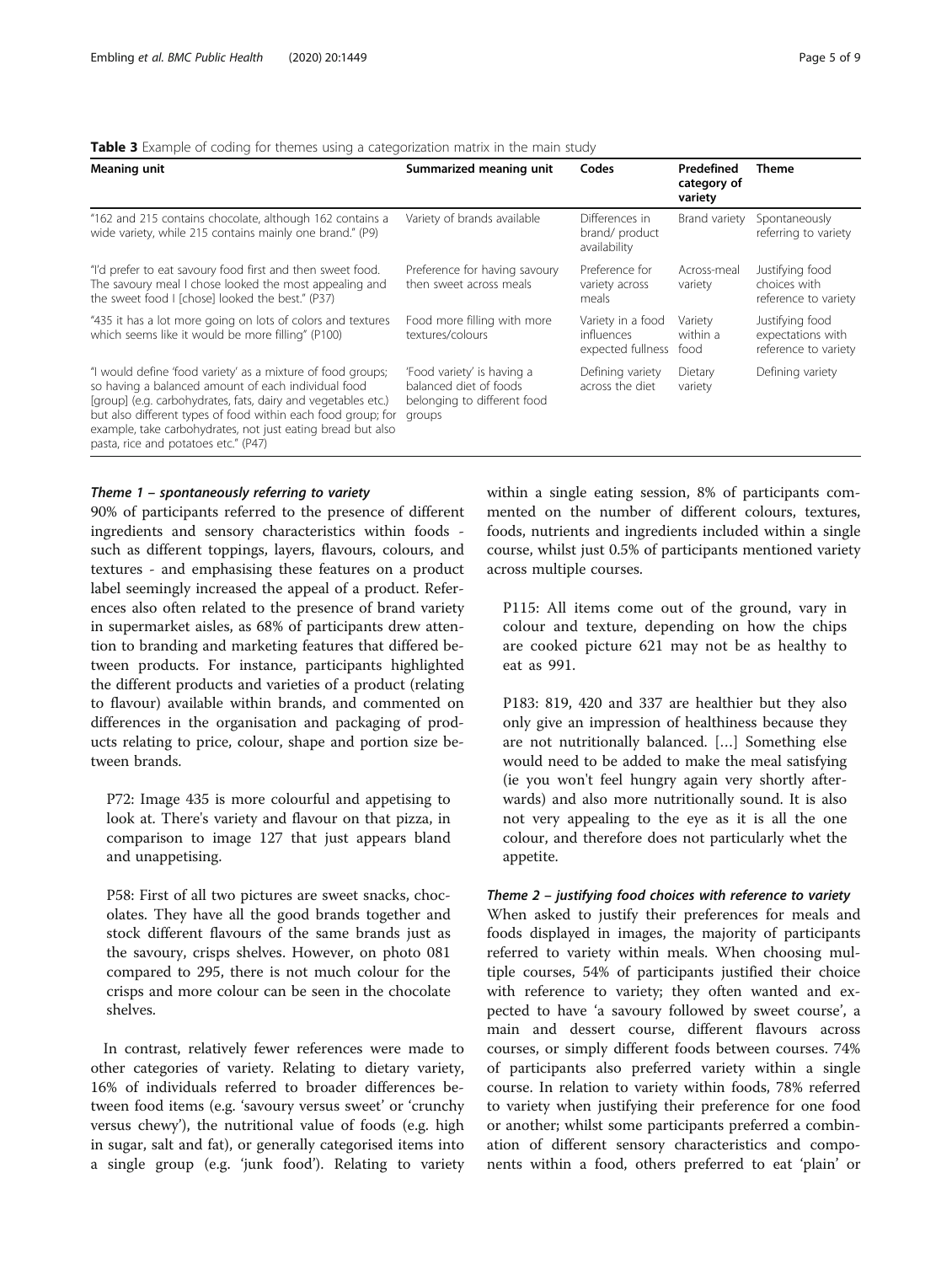'simple' foods that consisted of fewer flavours, textures and ingredients.

P128: After eating savoury food, it is nice to change to something sweet i.e. a dessert.

P165: 819 - because it contains 2 different things, so that [there] is different textures and tastes, I would find this more appealing [than] a plate that just had either chips, or just salad.

P169: I would prefer the food in the image 435 because I like it when a food has a variety of different ingredients.

In terms of having variety across multiple eating sessions, 36% of participants referred to variety across meals, whilst 2% referred to dietary variety. For example, participants wanted different sensory characteristics and preferred different foods across meals, though some participants referred to wanting 'similar' foods (e.g. two main courses/savoury dishes, or two sweet dishes). Some participants also justified their meal choices in relation to their current dietary needs and preferences.

P100: 338 and 202 look boring, not many colours that make it look appetising, also I wouldn't want to eat the same meal twice in one day.

P42: 621 because I like carbs but vegetables are something which I usually have to try and add in to my diet.

## Theme 3 – justifying food expectations with reference to variety

When justifying food expectations, 88% of participants mentioned variety within foods. On the one hand, individuals believed that having multiple components and sensory characteristics within foods would increase their feeling of fullness and satisfaction after eating, and that emphasising variety on a food label made the food sound more filling because it highlights different ingredients, flavours and textures. Reasons included the beliefs that foods would have added nutrients, foods would have greater variety, and it would feel like they were eating more food. On the other hand, participants also suggested that they would feel fuller after eating foods with fewer components, and a general food label made the food sound more filling because it highlighted that the food was 'plain' and had less variety. Similar reasons were given by 23% of participants when justifying expectations for a single course.

P10: 435, because it has more flavours that way seemingly making it feel more filling, and also it most likely still has the same amount of cheese as 127, but additionally also has toppings.

P73: 435 does seem to contain more nutrients and taste. It may leave you wanting more, but overall presumably more filling.

P31: Ironically, despite having less ingredients on the pizza, i'd expect 127 to be more filling because it is just dough, cheese and tomato instead of a balance and mixture of many.

## Theme 4 – directly defining 'food variety'

When asked to directly define 'food variety', participants mentioned all six categories of variety that were predefined; dietary variety, brand variety, variety across meals, variety between courses, variety within a single course, and variety within a single food. However, it was notable that 88% of participants defined food variety with reference to dietary variety, including 6% who referred to brand variety. Definitions provided by participants typically related to the consumption of a range of foods belonging to different food groups as part of a balanced diet. In contrast, relatively fewer participants referred to other forms of variety; 5% mentioned across-meal variety, 1% variety across multiple courses, 2% variety within a single course, 1% variety within a single food item, and 4% referred to within-meal variety with no specification regarding a sub-category. Examples of definitions relating to each form of variety are included below:

P79: A good balance of food, from fruits and vegetables of a variety of colours, to grains and carbs, dairy, meat and protein and some sugary/high fat foods, similar to the food plate the government health guidelines used to promote.

P148: Having a wide variety of options ranging from different brands.

P131: Having 4 or more different meals a week.

P157: Food variety is, when I can choose from different mains, [different] appetisers and different [desserts], not only between [desserts] and mains for example.

P58: I would define food variety as having lots of different food groups in a meal and lots of different flavours, smells and textures.

P165: Food variety to me, means containing different ingredients, so a veggie pizza to me has a lot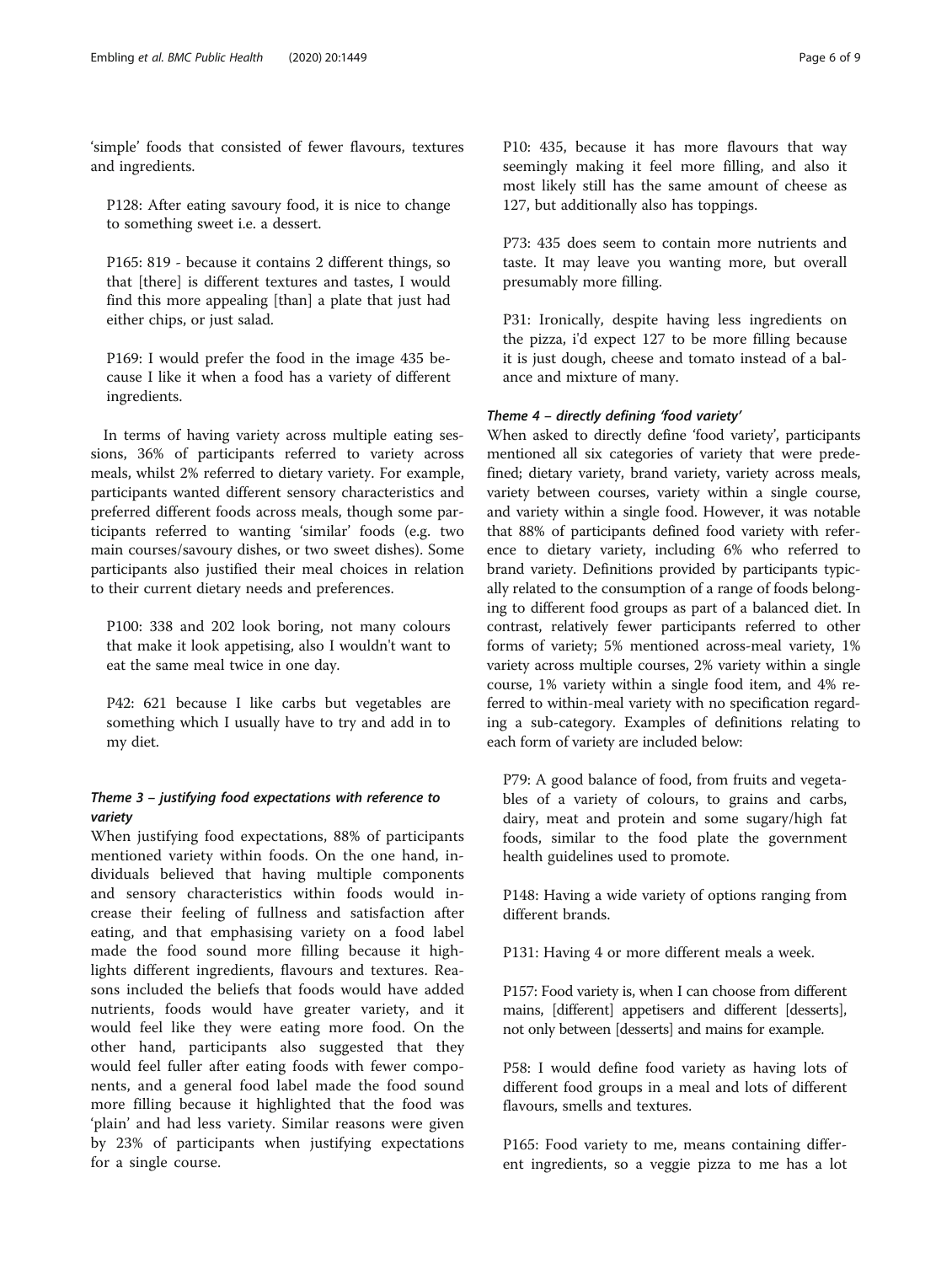more variety than a cheese pizza because it has more than one item on it.

#### **Discussion**

In this study, participants consistently discussed six categories of variety that were identified in the literature; dietary variety, brand variety, across-meal variety, variety between courses, variety within a single course, and variety within a single food. They also recognised each form of variety within the four main contexts; when spontaneously referring to variety in food photographs, when justifying food choices, when justifying food expectations, and when directly defining variety. The proportion of individuals recognising different forms of variety differed across these themes; despite referring to different forms of variety in the presence of food photographs, the majority of participants provided definitions of variety that related only to dietary variety.

These results further elucidate the findings of Hale and Varakin [[18](#page-8-0)], who found that snack preference was not only influenced by the presence of colour variety within a food, but that participants justified their preference with reference to variety. Our research demonstrates that individuals may also consider variety when choosing meals and foods that consist of multiple components, and when they vary in more than one sensory characteristic. This supports variety as a factor that consumers actively consider when choosing foods. Previous research has shown that consumed portions are planned from the outset in 92% of cases [[34](#page-8-0)], and variety is one factor that can increase selected portion size before eating [[19\]](#page-8-0). Our research then suggests that consumers may be aware of the influence of variety on consumption when meal planning.

Our results also indicate that there was a significant difference in participants' recognition of variety in the presence of food photographs compared to when asked to directly define the concept. This builds on the findings of prior research demonstrating that consumer ratings of variety within meals do not reflect the presence of components that are used to operationalise variety in studies [[15](#page-8-0), [16\]](#page-8-0). One explanation for this is that the appreciation of variety is a stimulus-driven response that requires little cognitive effort on behalf of the consumer. Wilkinson et al. [[19\]](#page-8-0) previously demonstrated that participants expected a course to be more pleasant and selected a larger portion if it was sensorially different to the previous course, and these decisions were made in approximately 15 s. This suggests that the appreciation of variety is a habitual response, and that asking participants to 'abstractly' define variety outside of the context of making food choices may be a difficult task.

An alternative explanation is that dietary guidelines oversimplify the presence of variety in the eating environment, and this was reflected in participants' definitions of the term. Variety within food groups is often highlighted in the most recent dietary recommendations [[2](#page-7-0)], and this is consistent with the finding that consumers are able to accurately categorise meals and foods into food groups [[17\]](#page-8-0). However, little attention is given to the presence of variety within- and across-meals, the food components that constitute variety (i.e., sensory characteristics), nor the potential role of variety in encouraging greater food intake [\[4](#page-7-0)]. A recent scientific advisory article from the American Heart Association has identified the poor level of correspondence between the research literature and dietary advice as an issue that may undermine public health efforts to promote healthy eating patterns [\[35](#page-8-0)]. Our research further emphasises the need for dietary guidelines to discern the nature of variety to consumers in line with the research literature.

This research also affords an opportunity to improve dietary strategies focused on variety. Raynor and Vadiveloo [[7\]](#page-7-0) have recognised that the success of current interventions relies heavily on the ability of the consumer to identify, monitor and manage their own intake in the presence of multiple forms of variety. Previous studies have shown that cognitive strategies that use cues to manipulate the perception of variety within a meal to encourage the consumption of healthy foods and reduce the consumption of unhealthy foods are unsuccessful [\[36](#page-8-0)–[38](#page-8-0)]. Our research suggests that this may be due to the consumer understanding of variety as a concept rather than a lack of awareness of variety, and that educating consumers about variety may improve the success of future priming strategies. For example, Epstein et al. [[39](#page-8-0)] found that encouraging children and parents to limit variety (e.g. by planning to repeat meals, use leftovers, and choose only one snack food for the duration of the intervention), in conjunction with attending regular counselling meetings to support dietary changes, led to greater weight loss in a preliminary family intervention trial. However, the feasibility of such an approach in a real-world setting, for a longer period, warrants further exploration.

A strength of the current research is that, by using a mixed methods approach, we have explored consumer understanding of the topic of food variety in depth for the first time. Potential limitations that should be acknowledged firstly includes that using a directed approach to data analysis can increase the risk of bias when coding data, and the likelihood that results will be supportive of a given construct  $[40]$  $[40]$ . It was necessary to predefine categories of variety before data collection in order to select appropriate photographs to use in this research. However, measures were taken to improve the trustworthiness of our analyses. Results from the main study replicated results found in a pilot study, and an independent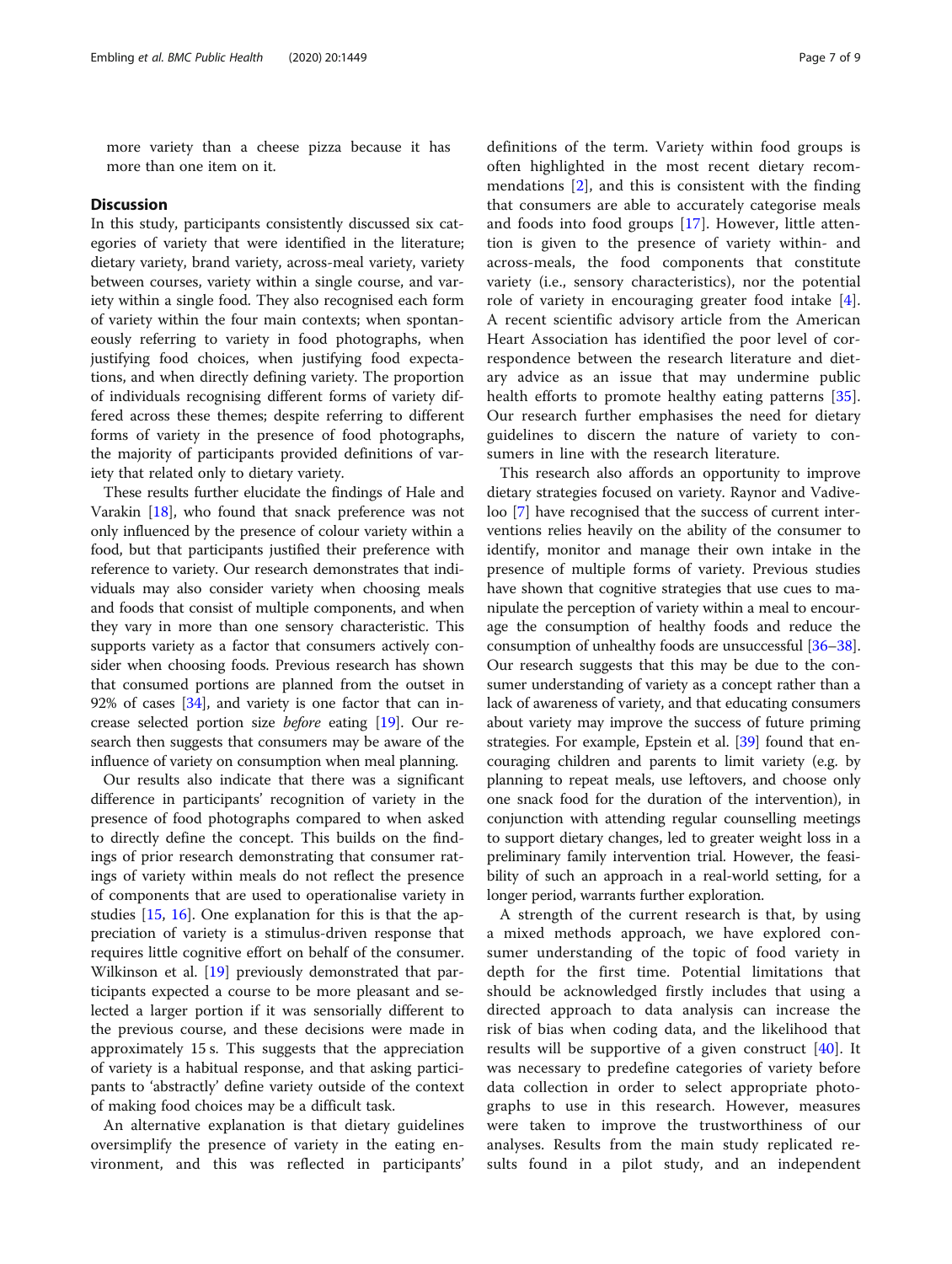<span id="page-7-0"></span>researcher coded a subset of the responses from Study 2 to confirm themes.

Second, the use of food photographs may be considered a prime or demand characteristic that would make it obvious to participants that the subject of interest was actually food variety, particularly as participants were asked to compare images that displayed either 'high' or 'low' variety meals and foods. In particular, the majority of questions and photographs presented to participants were most relevant to the discussion of variety within meals, and this may have increased the frequency of discussion of within-meal variety in the presence of food photographs. We reason that priming effects appear to be unlikely here, as participants often discussed factors unrelated to variety when justifying food preferences (e.g. general food liking, their familiarity with foods). Participant feedback also supports that the majority of participants were unaware of the study aims, and it remains notable that significantly fewer participants defined variety with reference to within-meal variety.

Third, the use of food photographs also means that the perception of variety was considered in response to hypothetical food choices rather than actual consumption. This is important to consider as the awareness of sensory characteristics unrelated to visual appearance – such as texture and smell - may have been reduced by using this approach. Though, we highlight that our results were consistent with Hale and Varakin [\[18](#page-8-0)], who measured participants' awareness of variety after they had consumed foods in the laboratory. Nevertheless, it would be useful for future research to explore the perception of different forms of variety, and the experience of multiple sensory characteristics, in response to eaten foods that better reflect consumption in the real world.

## Conclusions

Taken together, this research demonstrates that consumers actively consider variety within meals, across meals, and in the context of the whole diet. Our results also highlight education as a potential tool to improve the consumer understanding of the concept of variety, bridging the gap between the conceptualisation of variety in the literature and the presence of different forms of variety in the eating environment to help consumers follow dietary advice and manage their own food consumption.

#### Supplementary information

Supplementary information accompanies this paper at [https://doi.org/10.](https://doi.org/10.1186/s12889-020-09548-x) [1186/s12889-020-09548-x.](https://doi.org/10.1186/s12889-020-09548-x)

Additional file 1. Supplementary materials include the completed SRQR reporting checklist for qualitative research, the formative categorization matrix used in this research, supplementary participant demographics, and a participant flow chart.

#### Abbreviations

TFEQ-R18: Three-factor eating questionnaire-R18; SRQR: Standards for Reporting Qualitative Research guidelines

### Acknowledgments

Not applicable.

#### Authors' contributions

RE, LLW, ML, and MP designed research; RE conducted research; RE and AEP analysed data; RF and LLW drafted the manuscript; LLW, ML, MP, and AFP provided editorial comments. All authors read and approved the final manuscript.

#### Funding

RE receives funding from the ESRC Wales Doctoral Training Partnership. The organisation had no role in the design, analysis or writing of this article. Project Reference: ES/P00069X/1, Studentship 197139.

#### Availability of data and materials

The datasets generated and analysed are available from the corresponding author on reasonable request.

#### Ethics approval and consent to participate

Written informed consent was obtained from all participants. The study was approved by the Department of Psychology Research Ethics Committee at Swansea University.

#### Consent for publication

Not applicable.

#### Competing interests

The authors declare that they have no competing interests.

#### Author details

<sup>1</sup>Department of Psychology, College of Human and Health Sciences, Swansea University, Swansea SA2 8PP, UK. <sup>2</sup>School of Social Sciences Nanyang Technological University, Singapore 639818, Singapore.

### Received: 22 April 2020 Accepted: 15 September 2020 Published online: 24 September 2020

#### References

- 1. Kennedy E. Dietary diversity, diet quality, and body weight regulation. Nutr Rev [Internet]. 2004;62(7 II):S78–81 Available from: [https://academic.oup.](https://academic.oup.com/nutritionreviews/article-abstract/62/suppl_2/S78/1812441) [com/nutritionreviews/article-abstract/62/suppl\\_2/S78/1812441](https://academic.oup.com/nutritionreviews/article-abstract/62/suppl_2/S78/1812441), [cited 2019 Nov 26].
- 2. Vadiveloo MK, Parekh N. Dietary variety: an overlooked strategy for obesity and chronic disease control. Am J Prev Med. 2015;49(6):974–9.
- 3. Nair MK, Augustine LF, Konapur A. Food-based interventions to modify diet quality and diversity to address multiple micronutrient deficiency. Front Public Health. 2016;3:277.
- 4. Rolls BJ, Rowe EA, Rolls ET, Kingston B, Megson A, Gunary R. Variety in a meal enhances food intake in man. Physiol Behav. 1981;26(2):215–21.
- McCrory MA, Fuss PJ, McCallum JE, Yao MJ, Vinken AG, Hays NP, et al. Dietary variety within food groups: association with energy intake and body fatness in men and women. Am J Clin Nutr [Internet]. 1999;69(3):440–7 Available from: %3CGo.
- 6. Vadiveloo M, Dixon LB, Parekh N. Associations between dietary variety and measures of body adiposity: a systematic review of epidemiological studies. Br J Nutr [Internet]. 2013;109(9):1557–72 Available from: [https://doi.org/10.](https://doi.org/10.1017/S0007114512006150) [1017/S0007114512006150,](https://doi.org/10.1017/S0007114512006150) [cited 2019 Nov 26].
- 7. Raynor HA, Vadiveloo M. Understanding the Relationship Between Food Variety, Food Intake, and Energy Balance. Curr Obes Rep [Internet]. 2018;7(1): 68–75 Available from: %3CGo.
- 8. Meiselman HL, deGraaf C, Lesher LL. The effects of variety and monotony on food acceptance and intake at a midday meal. Physiol Behav [Internet]. 2000;70(1–2):119–25 Available from: %3CGo.
- 9. Brondel L, Romer M, Van Wymelbeke V, Pineau N, Jiang T, Hanus C, et al. Variety enhances food intake in humans: Role of sensory-specific satiety. Physiol Behav [Internet]. 2009;97(1):44–51 Available from: %3CGo.